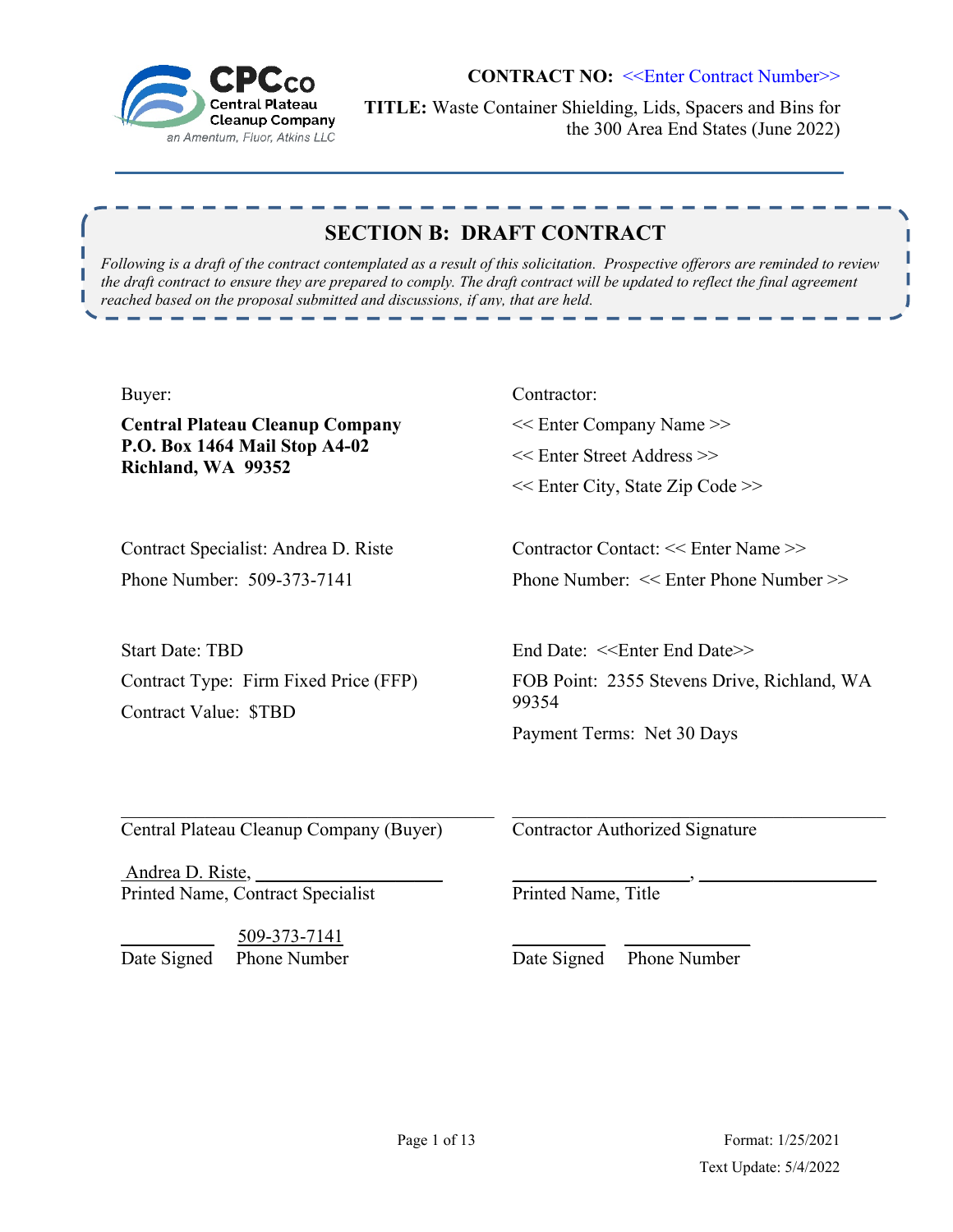

TITLE: Waste Container Shielding, Lids, Spacers and Bins for the 300 Area End States (June 2022)

# **TABLE OF CONTENTS**

| 1.0 |      |                                                                  |  |
|-----|------|------------------------------------------------------------------|--|
| 2.0 |      |                                                                  |  |
|     | 2.1  |                                                                  |  |
| 3.0 |      |                                                                  |  |
| 4.0 |      | PRICING INSTRUCTIONS FOR CHANGE                                  |  |
|     |      |                                                                  |  |
| 5.0 |      |                                                                  |  |
| 6.0 |      |                                                                  |  |
|     | 6.1  |                                                                  |  |
| 7.0 |      |                                                                  |  |
| 8.0 |      |                                                                  |  |
|     | 8.1  |                                                                  |  |
|     |      | PART III - GENERAL TERMS, CONTRACT PROVISIONS & ATTACHMENTS  8   |  |
| 1.0 |      |                                                                  |  |
| 2.0 |      | ACCEPTANCE OF PROVISIONS, TERMS AND CONDITIONS                   |  |
| 3.0 |      |                                                                  |  |
|     | 3.1  |                                                                  |  |
|     | 3.2  |                                                                  |  |
|     | 3.3  | Special Provisions, SP-13 - General Transportation Instructions8 |  |
|     | 3.4  | Special Provisions, SP-16 - Representations and Certifications8  |  |
|     |      |                                                                  |  |
| 1.0 |      |                                                                  |  |
|     | 1.1  |                                                                  |  |
|     | 1.2  |                                                                  |  |
|     | 1.3  |                                                                  |  |
|     | 1.4  |                                                                  |  |
|     | 1.5  |                                                                  |  |
|     | 1.6  |                                                                  |  |
|     | 1.7  |                                                                  |  |
|     | 1.8  |                                                                  |  |
|     | 1.9  |                                                                  |  |
|     | 1.10 |                                                                  |  |
|     | 1.11 |                                                                  |  |
|     | 1.12 |                                                                  |  |
|     | 1.13 |                                                                  |  |
|     | 1.14 |                                                                  |  |
|     | 1.15 |                                                                  |  |
|     | 1.16 |                                                                  |  |
|     | 1.17 |                                                                  |  |
|     | 1.18 |                                                                  |  |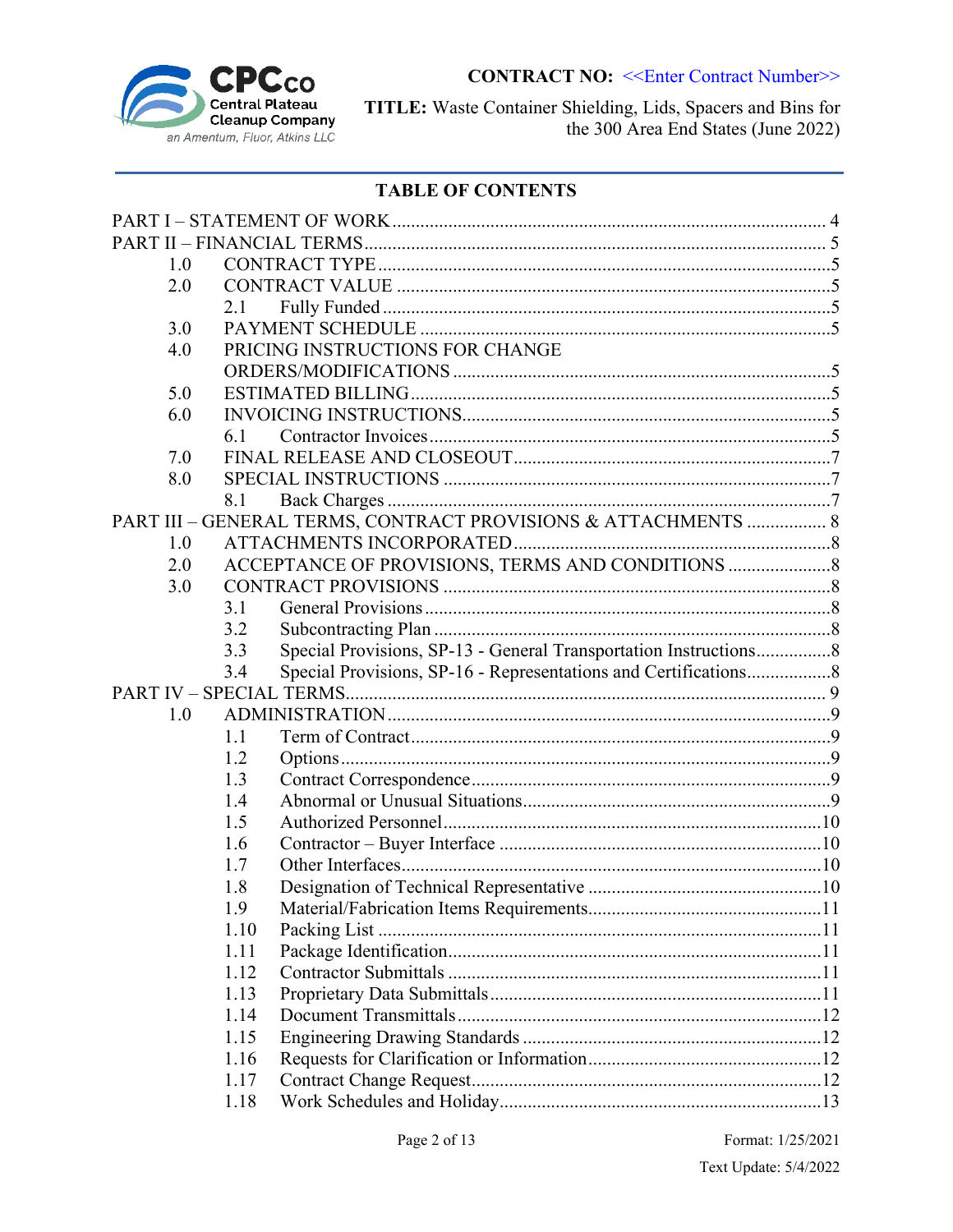

**TITLE:** Waste Container Shielding, Lids, Spacers and Bins for the 300 Area End States (June 2022)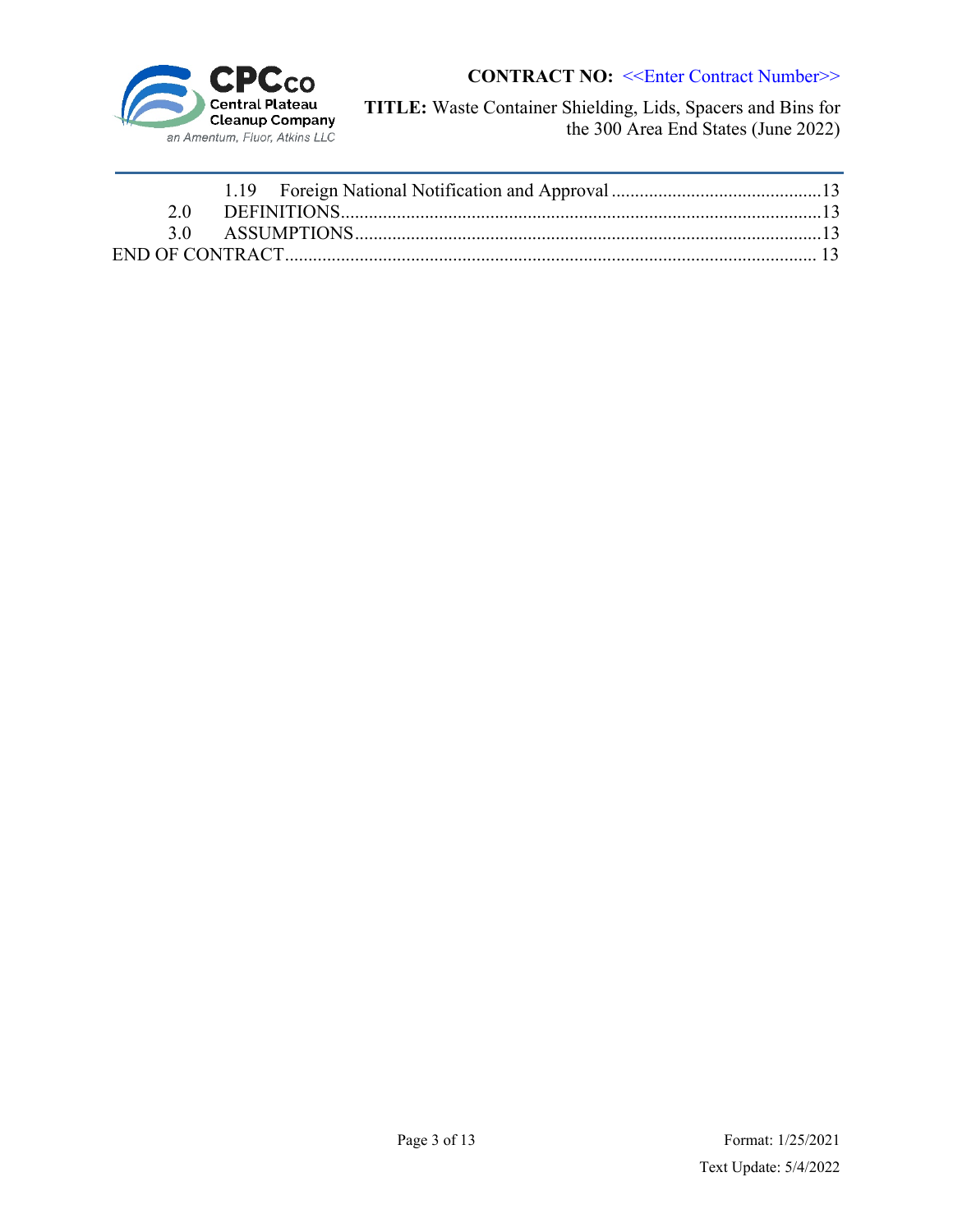

**TITLE:** Waste Container Shielding, Lids, Spacers and Bins for the 300 Area End States (June 2022)

## **PART I – STATEMENT OF WORK**

Procurement Specification for Waste Container Shielding, Lids, Spacers and Bins for the 300 Area End States (June 2022)

**END OF PART I – STATEMENT OF WORK**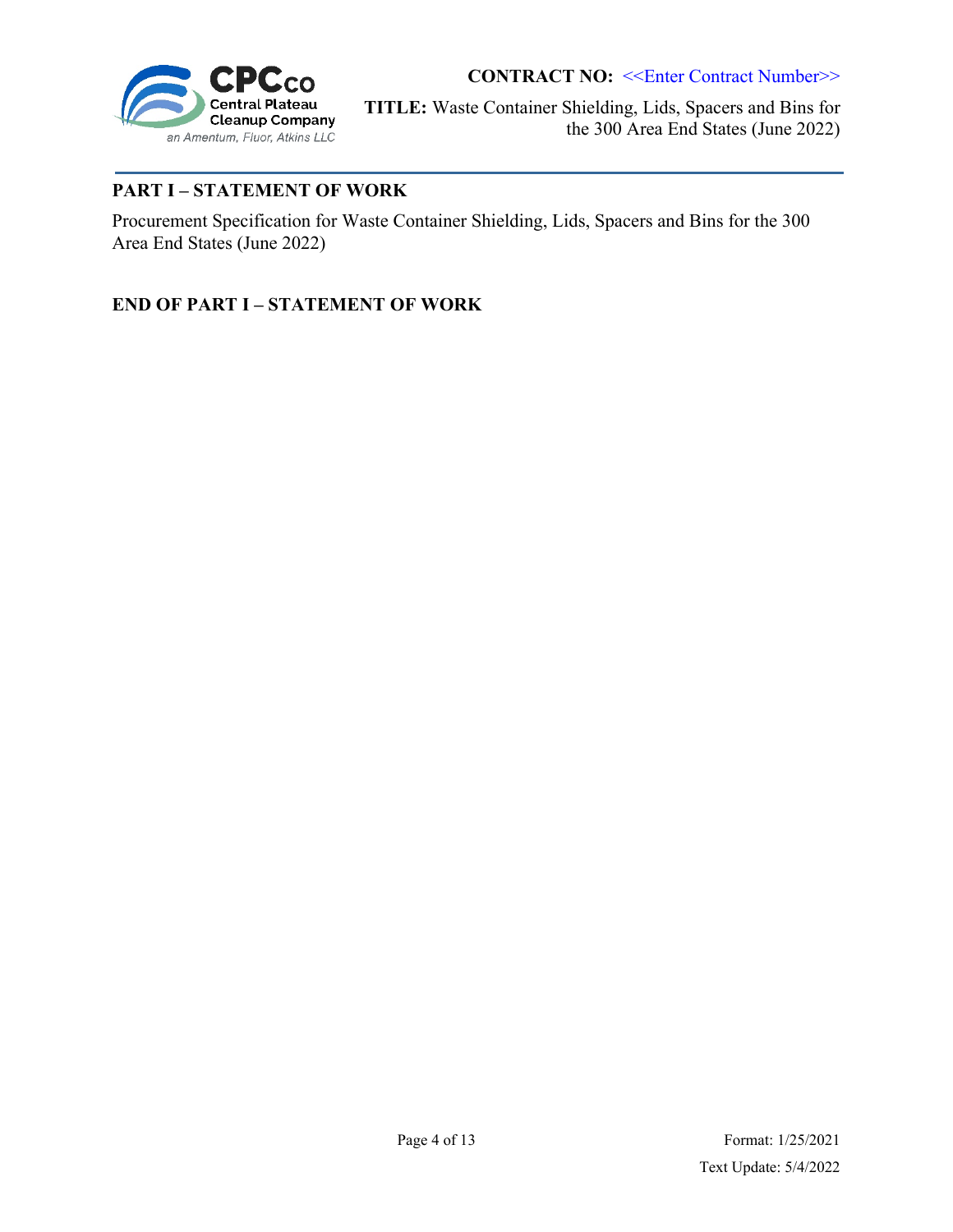

**TITLE:** Waste Container Shielding, Lids, Spacers and Bins for the 300 Area End States (June 2022)

### **PART II – FINANCIAL TERMS**

### **1.0 CONTRACT TYPE**

This Contract is a Firm Fixed Price (FFP) contract.

### **2.0 CONTRACT VALUE**

## **2.1 Fully Funded**

The value of this Contract is TBD

### **3.0 PAYMENT SCHEDULE**

TBD

### **4.0 PRICING INSTRUCTIONS FOR CHANGE ORDERS/MODIFICATIONS**

Buyer reserves the right to request a complete pricing breakdown, including certified or uncertified cost or pricing data as applicable, for any change orders or modifications that have an impact to the established Contract pricing.

### **5.0 ESTIMATED BILLING**

The Contractor shall provide monthly to Buyer an estimate of the total billable cost (invoiced plus invoiceable) from inception of the Contract through the current fiscal month end. This data shall be provided for each contract or task order release until all payments are received and each contract or task order release is complete.

This data shall be provided electronically (preferred) each month, typically between the  $12<sup>th</sup>$  and  $16<sup>th</sup>$  of the month, through Hanford Vendor Registration, which displays a list of fiscal month end dates. Contact vendorregsupport $(a)$ rl.gov with technical issues.

Alternative methods for submitting this data are email or mail and shall be received by Buyer by the 15th of each month. Use either the Microsoft<sup>®</sup> Excel<sup>®</sup> or Word version of the Monthly Contract-to-Date Cost Estimate Form found at https://cpcco.hanford.gov/page.cfm/SubmittalsFormsDocs.

Mailing Address: Email: CPCCA@rl.gov Attn: Accruals Central Plateau Cleanup Company PO Box 1464 MSIN A4-03 Richland, WA 99352

### **6.0 INVOICING INSTRUCTIONS**

### **6.1 Contractor Invoices**

Invoices submitted to Buyer shall be submitted as follows. Failure to submit a proper and accurate invoice may result in reduction in payment, rejection or delay of the invoice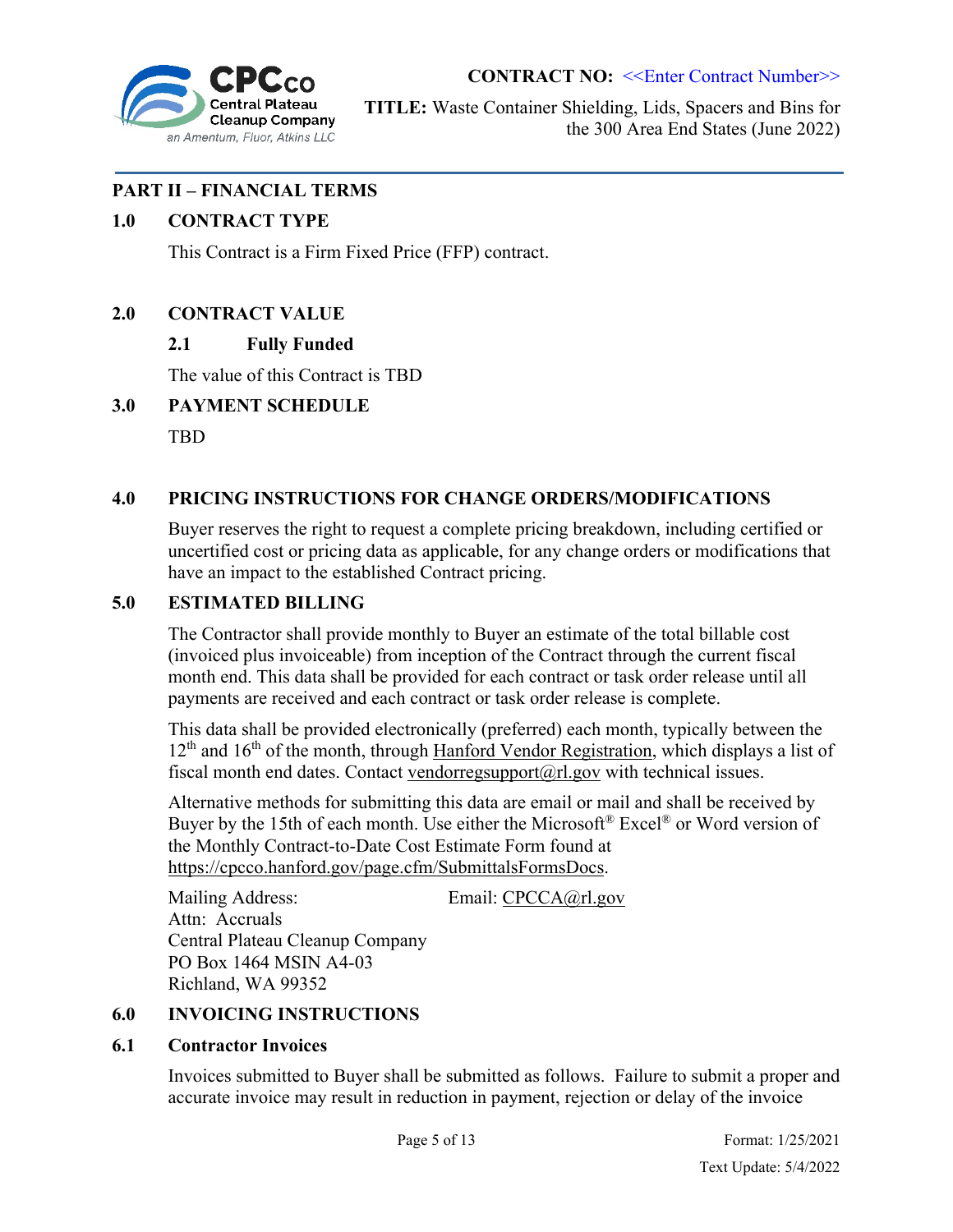

until the required documentation is provided. Address invoicing requirement questions to the Contract Specialist.

## **General Requirements**

- 1. Each Contract, Task Order Release and Purchase Order shall be invoiced separately and in a timely manner with respect to the invoiced products or services.
- 2. The invoice shall clearly & legibly identify the
	- a. Contractor's Name
	- b. Unique Invoice Number
	- c. Contract, Task Order Release and/or Purchase Order Number
	- d. Itemized description of the supplies or service provided
	- e. Amount being billed
	- f. the name and telephone number of a Contractor representative available to respond to questions about the invoice
- 3. Remittance will only be made to the remittance address on file for the Contractor. Invoices from third parties or with different remittance instructions or addresses will not be processed.
- 4. An Authorization for Electronic Funds Transfer (EFT) of Invoice Payments shall be on file with Buyer before EFT payments can be made.
- 5. Invoices will be paid according to the terms and conditions of the Contract *unless* substantiated evidence is obtained claiming Contractor is delinquent in payment to its subcontractors. All future payments may be reduced or suspended by the Contract Specialist until validation is received from the Contractor verifying its subcontractor payments are current.

#### **Contracts for Services**

- 1. Unless otherwise authorized in the Contract, service contracts shall not be invoiced more than once per calendar month.
- 2. The total amount due for the billing period shall be clearly identified on all invoices (this amount shall be set apart from any cumulative amounts or subtotals).
- 3. Invoiced amounts, rates, other direct charges or travel shall be specifically defined in the Contract based on the Contract type to be allowable for reimbursement.

#### **Submittal**

- 1. Invoices and supporting documentation may be submitted electronically in a format acceptable to Buyer (preferred).
- 2. Submit invoices electronically via e-mail to both Buyer's Accounts Payable at the following e-mail address:  $CPCCAP@r1.gov$  and (in the same email) to the Contract Specialist.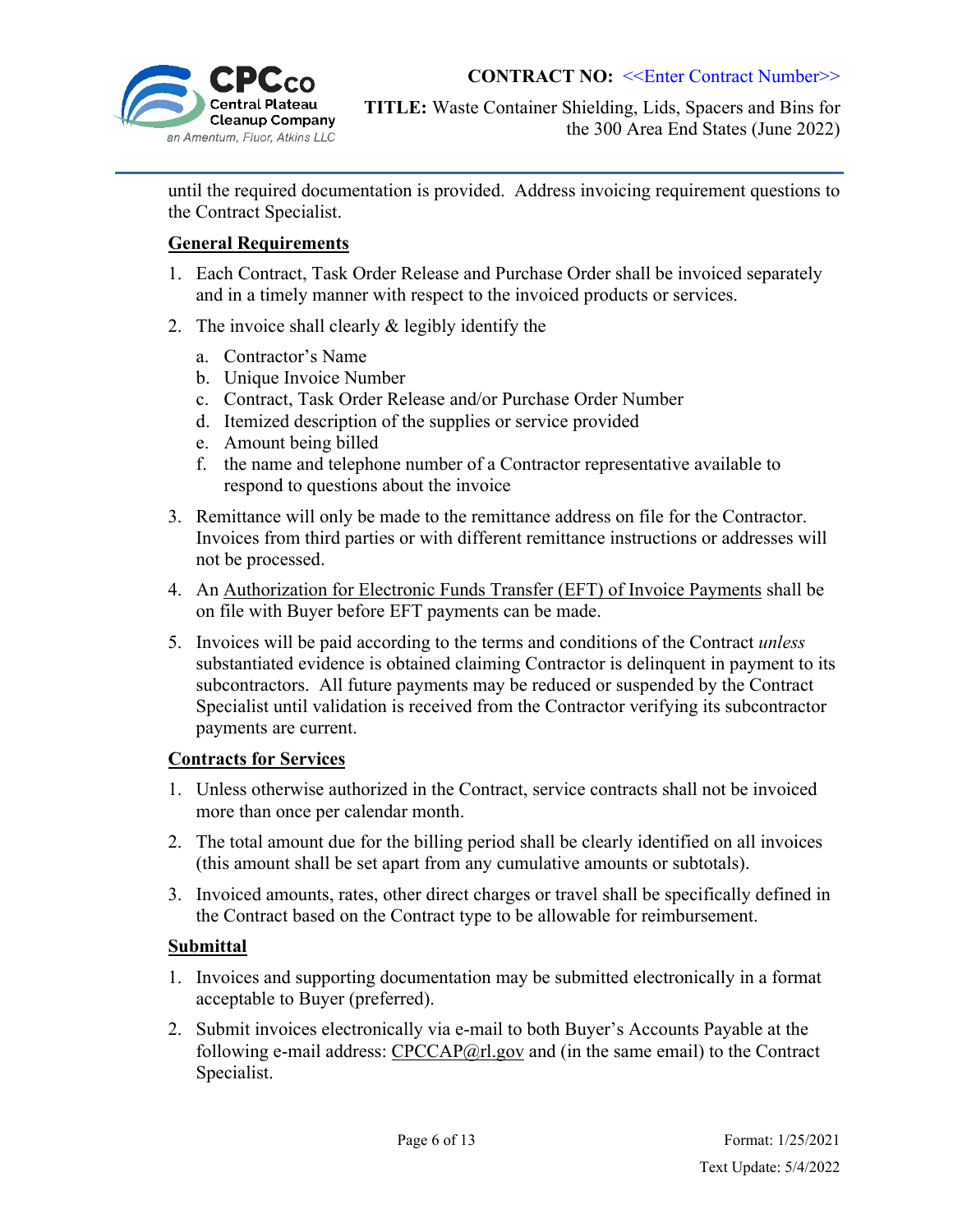

**TITLE:** Waste Container Shielding, Lids, Spacers and Bins for the 300 Area End States (June 2022)

- a. The Contractor's name, invoice number, and the Contract and Task Order Release number(s) shall be in the subject line of the e-mail message used to submit an electronic invoice. The suggested format for the subject line is: Contractor Name, Invoice XXXXX, Contract <<Enter Contract Number>>.
- 3. Submit hard copy invoices including supporting documentation to Buyer's Accounts Payable organization at the address below.

 Attn: Accounts Payable Central Plateau Cleanup Company P.O. Box 1464 Mail Stop A4-03 Richland, WA 99352

## **7.0 FINAL RELEASE AND CLOSEOUT**

Contractor, after completion of work and receipt of final payment under this Contract, shall promptly execute and deliver a final release discharging the Buyer, the Government and their officers, agents, and employees of and from all liabilities, obligations and claims arising out of this Contract.

### **8.0 SPECIAL INSTRUCTIONS**

### **8.1 Back Charges**

Buyer reserves the right to back charge the Contractor for costs incurred by Buyer that are caused by the Contractor or Contractor's subcontractors in accordance with the Contract General Provisions. In addition to the circumstances described in the General Provisions, the back charge may also result from:

- 1. Services performed by Buyer, at Contractor's request, which are within Contractor's scope of work under the Contract.
- 2. Costs sustained by Buyer as a result of Contractor's non-compliance with the provisions of this Contract or Contractor's act of omission or negligence.
- 3. Costs incurred by Buyer to fix all defects, deficiencies or errors that appear in the Work during the warranty period.
- 4. Costs associated with Buyer support costs when work is interrupted by a Contractorcaused delay or equipment failure.

At Buyer's sole discretion and if circumstance allow, Contractor may be offered the opportunity to propose a fix or take mitigating actions to reduce the impact and total back charge. In the event that Contractor fails to take satisfactory action, Contractor's option to mitigate shall be withdrawn and Buyer will take appropriate action to cure the problem and back charge Contractor.

### **END OF PART II – FINANCIAL TERMS**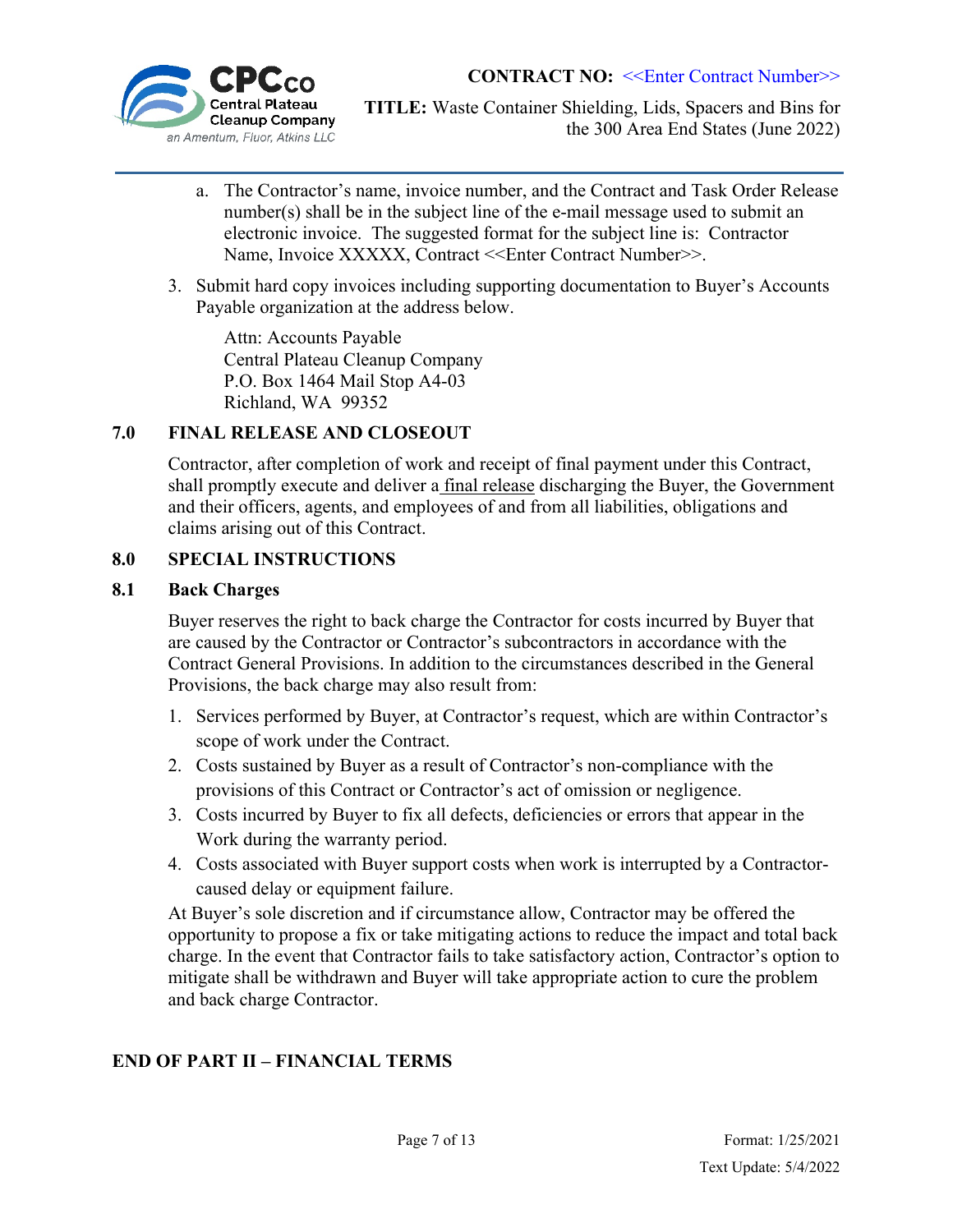

**TITLE:** Waste Container Shielding, Lids, Spacers and Bins for the 300 Area End States (June 2022)

## **PART III – GENERAL TERMS, CONTRACT PROVISIONS & ATTACHMENTS**

## **1.0 ATTACHMENTS INCORPORATED**

The terms, provisions, forms, specifications, documents and attachments listed herein are hereby incorporated into and made a part of this Contract. Contractor is responsible for downloading or obtaining a copy from the Contract Specialist and complying with the applicable documents. Where available, hyperlinks are provided for downloading the referenced document.

### **2.0 ACCEPTANCE OF PROVISIONS, TERMS AND CONDITIONS**

Contractor, by signing this Contract, delivering the supplies, or performing the requirements indicated herein, agrees to comply with all the Contract provisions, terms, forms, attachments, specifications and other documents that this Contract incorporates by reference or attachment. Buyer hereby objects to any provisions inserted into this Contract that are different from or in addition to those set forth by Buyer in the Contract.

## **3.0 CONTRACT PROVISIONS**

Unless specifically replaced or revised in the body of this Contract, the clauses and referenced laws, rules and regulations in the General and Special Provisions applicable for this type of contract shall have the same force and effect as if written into the body of the Contract.

Contractor is responsible for downloading, reading and complying with the applicable provision revision identified below. Provisions are posted for downloading at https://cpcco.hanford.gov/page.cfm/ContractProvisions. A copy is also available from Buyer on request.

### **3.1 General Provisions**

Revision 0 dated January 25, 2021

### **3.2 Subcontracting Plan**

The subcontracting plan submitted by the Contractor and accepted by Buyer is hereby incorporated into this Contract. Contractor is obligated to comply in good faith with the commitments made in the subcontracting plan unless an alternate plan is proposed and accepted by modification to this Contract. Buyer is under no obligation to accept an alternate proposal.

### **3.3 Special Provisions, SP-13 - General Transportation Instructions**

Revision 0 dated January 25, 2021

## **3.4 Special Provisions, SP-16 - Representations and Certifications**

Revision 1 dated May 4, 2022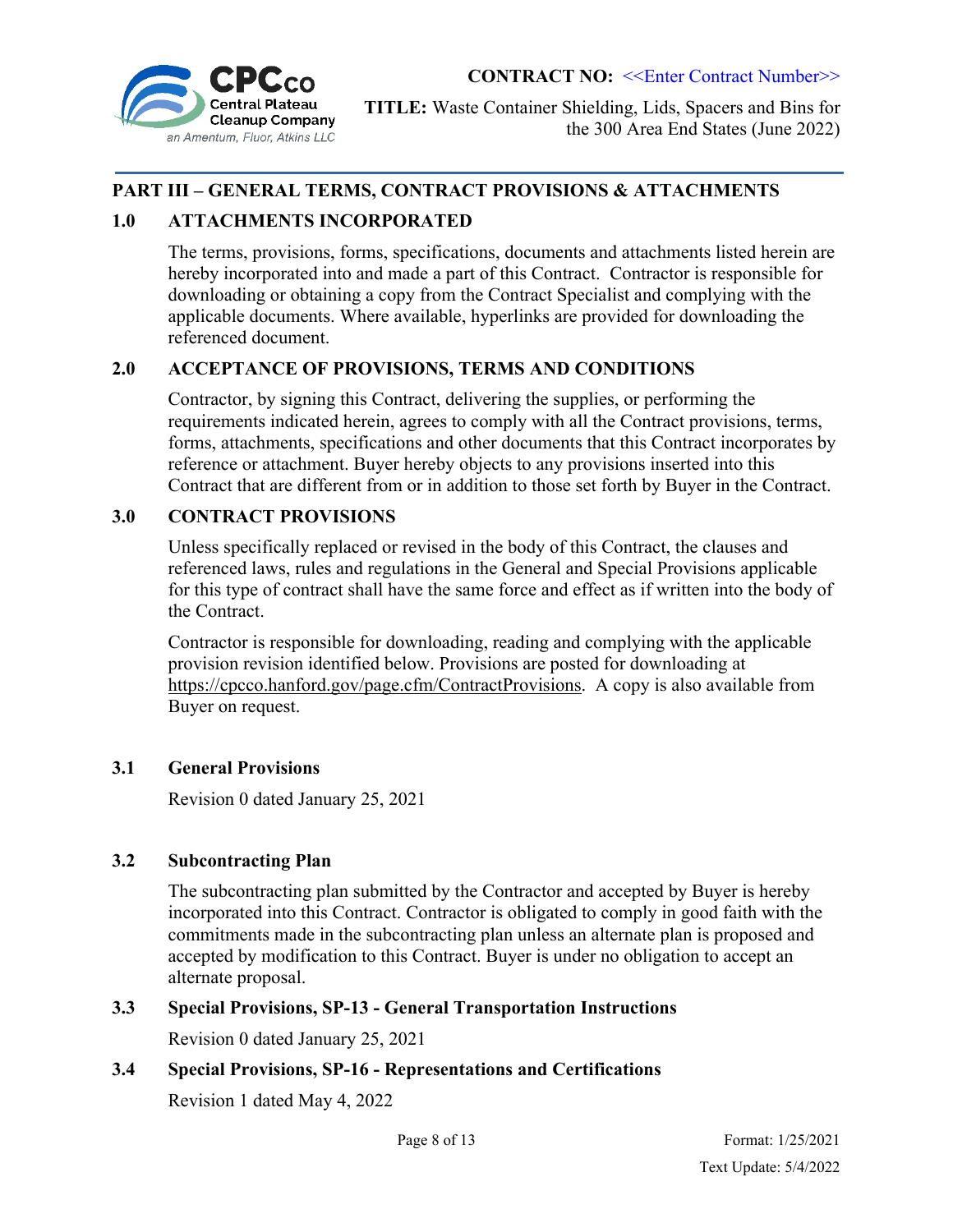

**TITLE:** Waste Container Shielding, Lids, Spacers and Bins for the 300 Area End States (June 2022)

Representations and Certifications made by the Contractor as part of the proposal and award process are hereby incorporated by reference into this Contract unless specifically excluded and agreed by Buyer in the Contract. Contractor agrees to update and resubmit a revised SP-16 if any change occurs that would nullify, change or otherwise affect said Representations and Certifications.

## **END OF PART III – GENERAL TERMS, CONTRACT PROVISIONS & ATTACHMENTS**

## **PART IV – SPECIAL TERMS**

### **1.0 ADMINISTRATION**

### **1.1 Term of Contract**

The term of this Contract shall commence on TBD and shall end on  $\leq$ Enter End Date>> unless extended by the parties or unless terminated by other provisions of this Contract.

## **1.2 Options**

The Contract Specialist retains the sole right to exercise the option(s) included in this Contract. The inclusion of the option(s) does not represent a commitment, financial or otherwise, on the part of Buyer to exercise any or all of the option(s) nor extend the Contract beyond the end date specified by the Contract or most current Contract amendment. Buyer may exercise one or more options by providing written notice to the Contractor prior to the most current Contract end date. Lacking written notice by Buyer, the option(s) will expire with the Contract.

## **1.3 Contract Correspondence**

## **Buyer's Mailing Address:**

Attn: Andrea D. Riste Central Plateau Cleanup Company PO Box 1464 Mail Stop A4-02 Richland, WA 99352

## **Buyer's Street Address:**

Attn: Andrea D. Riste Central Plateau Cleanup Company 825 Jadwin Ave Room 426 Richland, WA 99352

## **1.4 Abnormal or Unusual Situations**

In the event that there is an abnormal or unusual situation associated with this Contract work scope, the Contractor is to immediately contact the designated Contract Specialist or designated Buyer's Technical Representative (BTR). If the Contractor is unable to contact either the Contract Specialist or the BTR, the Contractor is to contact the Buyer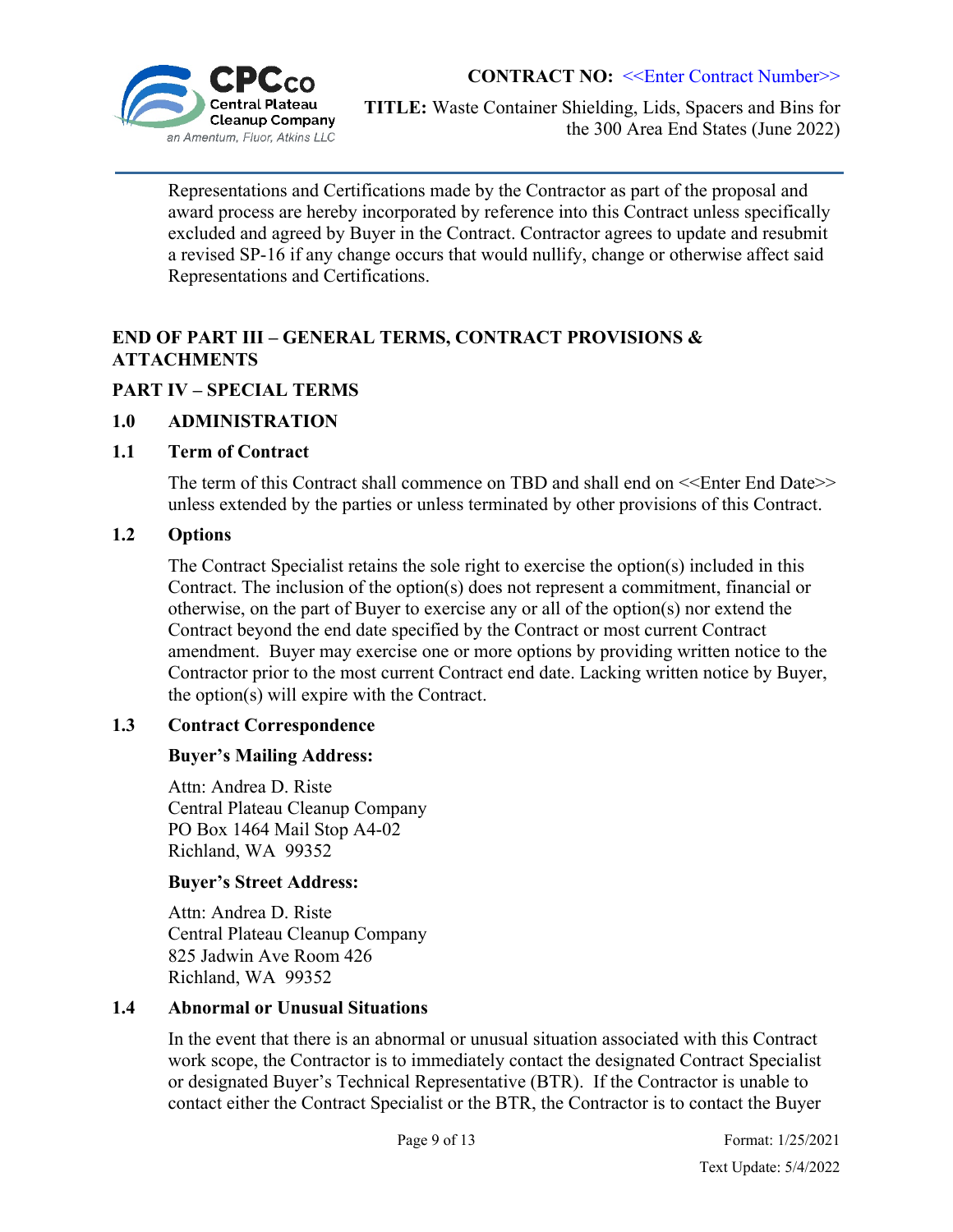

**TITLE:** Waste Container Shielding, Lids, Spacers and Bins for the 300 Area End States (June 2022)

Emergency Operations Center at (509) 376-2900, which is available 24 hours a day, seven days a week, and provide them with: Contract Number, Contract Specialist's name, BTR's name and a short summary of the abnormal or unusual situation. If after making contact with Buyer, the Contractor is advised to suspend activities, the Contractor is not to proceed until such direction to proceed has been expressly issued by the Contract Specialist. If there is an emergency situation, the Contactor is to make the appropriate immediate emergency call to 911 or (509) 373-0911 for cell phones and then make the notifications to Buyer as set forth herein.

### **1.5 Authorized Personnel**

Only the following named Contract individuals are authorized to make changes to this document:

Contract Specialist, Andrea D. Riste

Manager, DJ Wuennecke

### **1.6 Contractor – Buyer Interface**

Buyer and the Contractor will interface only through Buyer's Contract Specialist for clarifications and questions.

### **1.7 Other Interfaces**

Additional Buyer contacts will be identified at the kickoff meeting.

## **1.8 Designation of Technical Representative**

The designated Buyer's Technical Representative (BTR) for this contract is:

TBD

The BTR is responsible for monitoring and providing technical guidance for this Contract and shall be contacted regarding questions or problems of a technical nature. The BTR is also responsible for appropriate oversight of Contractor's personnel while on site and the interface between Contractor and other Buyer organizations supporting Contract performance.

Authority of the BTR and supporting organizations is limited to providing technical direction within the scope and provisions of this Contract. The BTR may not direct work or authorize any change outside of the written Contract and Contract provisions.

The BTR does not possess any explicit, apparent or implied authority to modify the Contract. When in the opinion of the Contractor, the BTR requests or directs efforts outside the existing scope of the Contract, Contractor shall promptly notify the Contract Specialist in writing. No action outside the scope of the Contract shall be taken until the Contract Specialist makes a determination and/or modifies the Contract.

In no event, will an understanding or agreement, modification, change order, or any deviation from the terms of this Contract be effective or binding upon Buyer unless formalized by proper Contract documents executed by the Contract Specialist.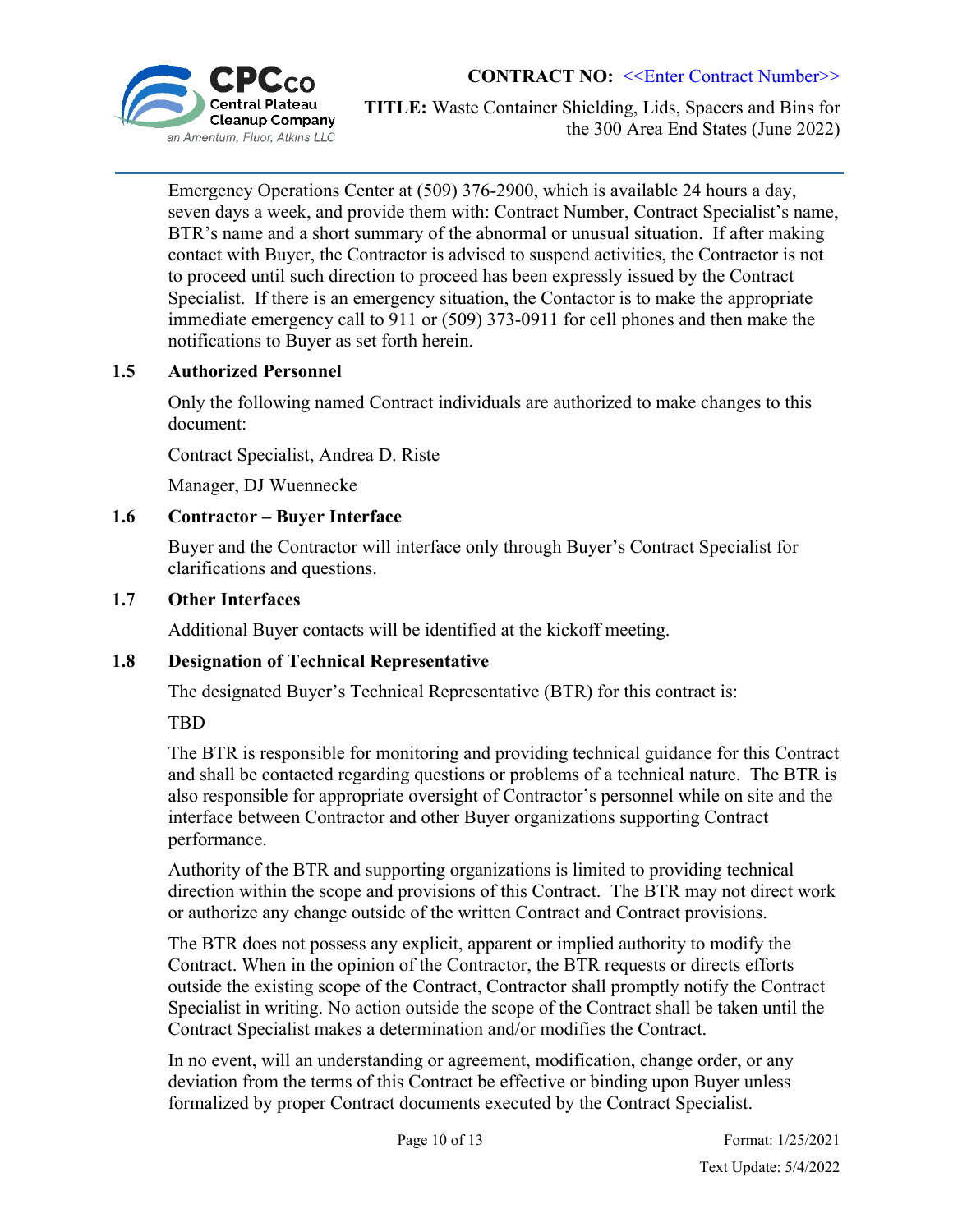

### **1.9 Material/Fabrication Items Requirements**

The terms of this Contract require materials/fabricated items to be delivered per the Statement of Work by <<Enter Date>> unless terminated by other provisions of this Contract.

#### **1.10 Packing List**

Contractor shall enclose a packing list with each shipment referencing:

- 1. Name of Contractor
- 2. Contract number and item number
- 3. Date of Contract
- 4. Itemized list of supplies or services furnished
- 5. Quantity of each item
- 6. Date of delivery or shipment
- 7. Stock number (if applicable)

### **1.11 Package Identification**

All envelopes, boxes or packages shipped to Buyer in performance of this Contract shall be clearly marked with the Contract number.

#### **1.12 Contractor Submittals**

The Contractor submittals identified herein on the Submittal Register shall be submitted by the Contractor using the Contractor Document Submittal Form (CDSF.) Instructions for completion of the CDSF are included with the form. The quantity, frequency and type of submittal shall agree with the requirements set forth on the Submittal Register. A Submittal Number, entered on the CDSF by the Contractor in accordance with the submittal register, shall be used to identify each submittal. Engineering controlled Vendor Information (VI) content shall be identified on the CDSF when indicated on the Submittal Register. CDSF forms may be copied for submittals with different submittal dates. When any submission is returned to the Contractor with a request for resubmission (i.e., marked as: "B" and "Resubmit – Yes"; or "C" Revise and Resubmit) the Contractor shall resubmit all corrected documents within the time specified on the resubmission notice or if no time is specified therein within ten (10) working days from the disposition date. New submittals shall require the Contractor to contact Buyer if additional Submittal Numbers are required.

Changes to a Contractor's deliverables, that have not been accepted by Buyer as complete shall be re-submitted using the CDSF form and in accordance with a Contractor's Buyerapproved Quality Assurance and/or Engineering Program.

### **1.13 Proprietary Data Submittals**

If Contractor submits any data as part of their Contract, which is considered by the Contractor to be "Proprietary Data," the document transmitting the data or which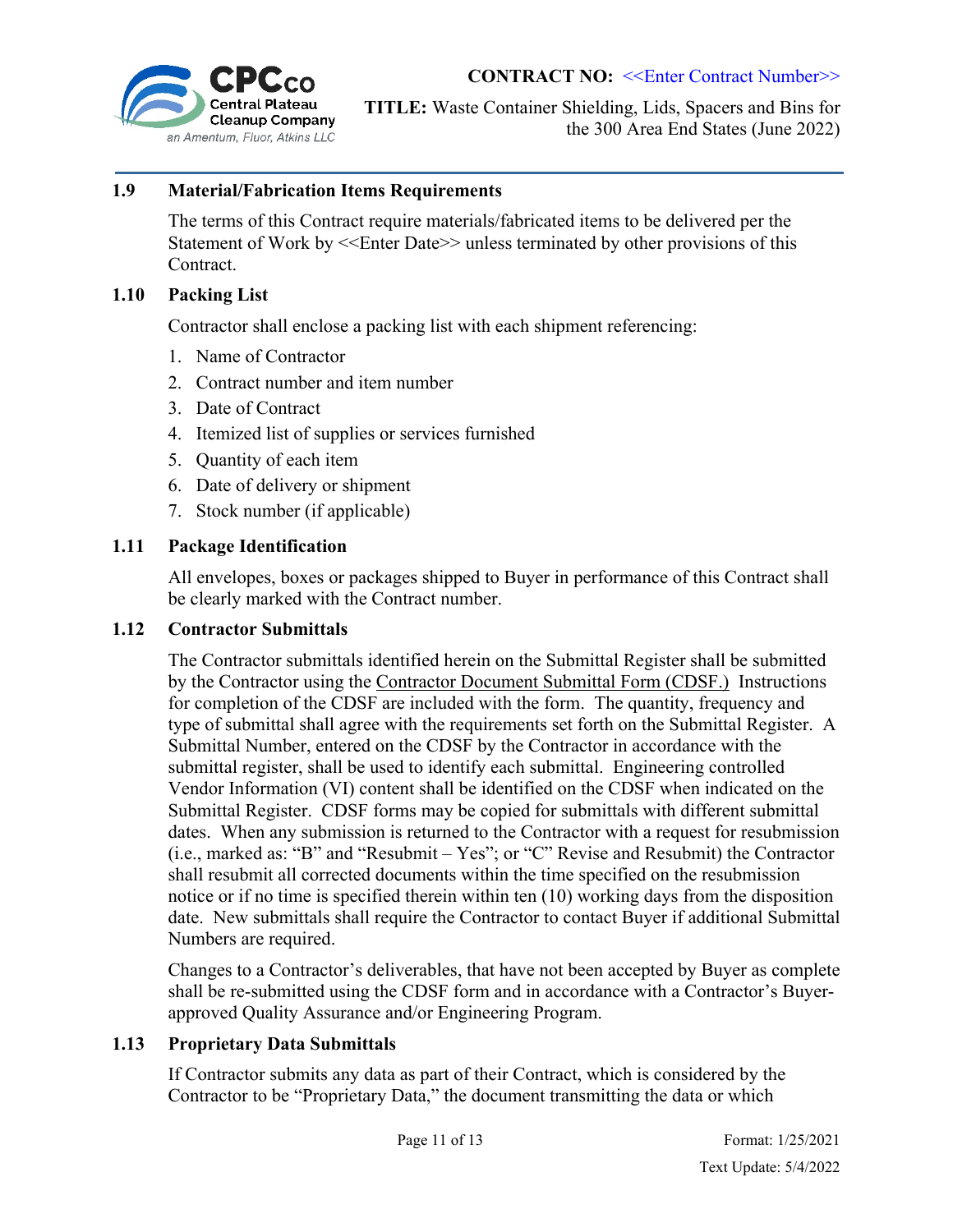

contains the data, shall be boldly marked indicating that the data included in considered to be proprietary.

### **1.14 Document Transmittals**

The Contractor shall utilize a document transmittal system for the exchange of data and information during the performance of work under this Contract. The transmittal shall contain:

- 1. A unique identification number,
- 2. A brief identification of the document(s) including revisions,
- 3. The date of the transmittal,
- 4. Purpose of the transmittal, including required action (if any),
- 5. Signature of supplier representative, and
- 6. Means or provisions for receipt acknowledgement by Buyer.

### **1.15 Engineering Drawing Standards**

All engineering drawing deliverables required in this contract shall be submitted in AutoCAD and comply with the requirements of the current revision of CPCC-STD-EN-40279, Engineering Drawing Standards.

### **1.16 Requests for Clarification or Information**

Where necessary, the Contractor may elect to submit formal requests for Clarification or Information as necessary to obtain technical clarifications using the Request for Clarification or Information (RCI) Form. The inquiry portion of the RCI Form shall be completed by the Contractor, including a determination of priority and an identification of schedule delay with the issue, if applicable. RCI Form numbering shall be left blank and assigned by Buyer upon receipt. Buyer will complete an evaluation, and provide a disposition and determine additional actions required, when appropriate. The purpose of the form is to facilitate formal communications when necessary.

### **1.17 Contract Change Request**

The Contractor shall submit formal requests for changes to the scope, schedule or cost of this contract using the Contract Change Identification Form. The appropriate portions of the Change Form shall be completed by the Contractor. A red-line mark up of the Statement of Work or Specification showing where the proposed changes fit within the scope shall be attached, if applicable. Change Form numbering shall be left blank and assigned by Buyer upon receipt. Buyer will complete an evaluation, provide a disposition and determine additional actions required, as appropriate. The purpose of the form is to facilitate formal communications.